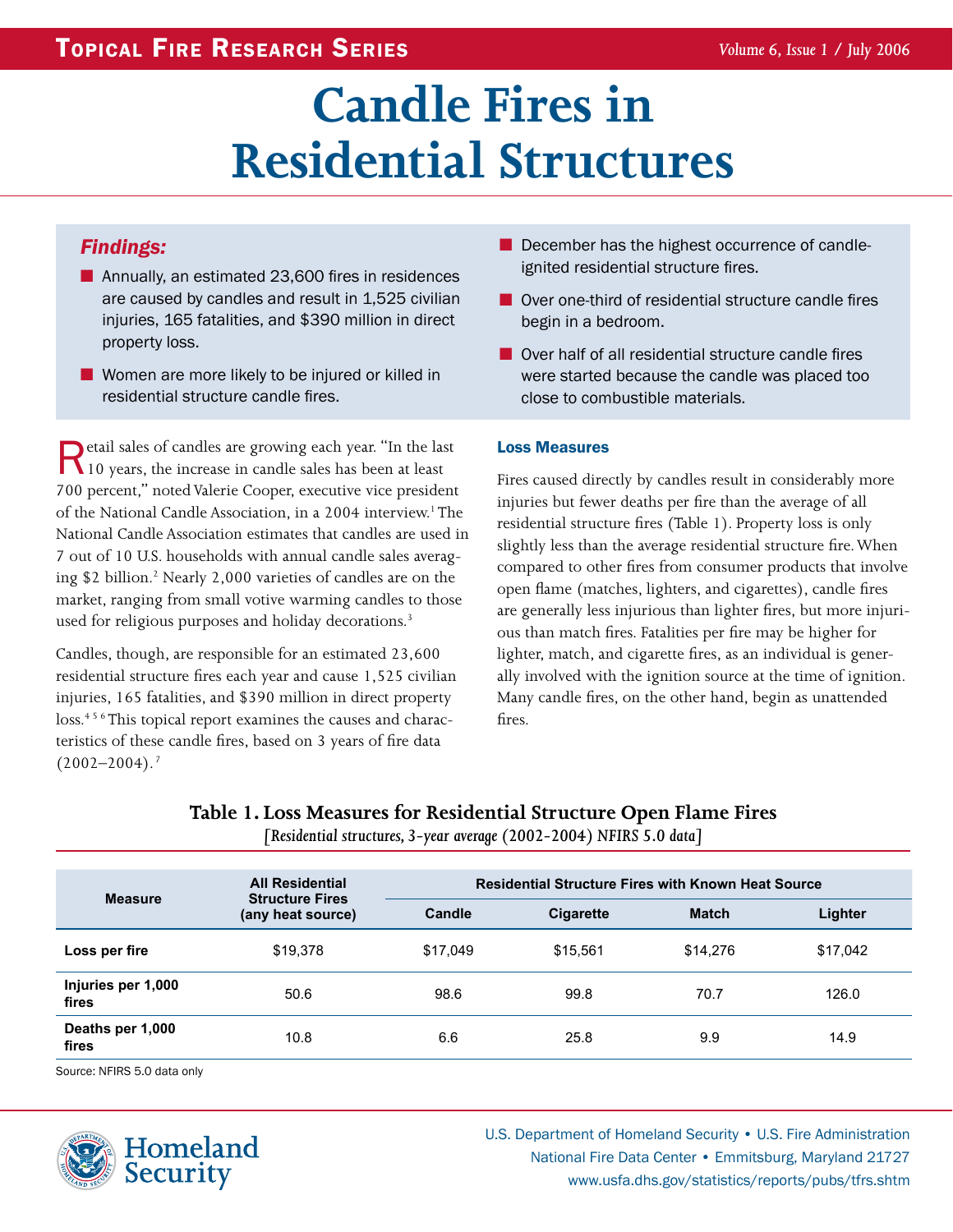

According to manufacturer surveys, more than 95 percent of candle buyers are women.<sup>8</sup> This statistic may be part of the reason why women are 30 percent more likely to be injured and are 45 percent more likely to die in residential candle fires than men.

## *Seasonality of Candle Fires*

Although candles are purchased and used year-round, the sale and use of candles increase substantially during the winter holiday season. As would be expected, the incidence of residential candle fires corresponds to this time period. Approximately 35 percent of candle sales occur at this time.<sup>9</sup> More candle fires occur during December than in any other month, and 24 percent of all candle fires occurs in December and January (Figure 1).

## *Items First Ignited and Area of Origin*

The leading materials first ignited by candles are furniture, curtains, cabinetry, and bedding. In December, however, holiday decorations are the leading materials first ignited. Candle users say they most frequently burn candles in a lounge area (living room or family room) (42 percent), followed by the kitchen (18 percent) and the bedroom (13 percent).10 Nonetheless, the most common areas of candle fire origin are in the reverse order. Most residential structure candle fires originate in the bedroom, where over one-third of fires start (38 percent, Figure 2). During the

winter months of December and January, however, a higher percentage of candle fires originate in a dining area, perhaps due to the holiday season, although the bedroom remains the leading area of origin. More than 75 percent of residential candle fires are confined to the object or room of origin.

## *Factors Leading to Candle Fires*

Data from the National Fire Incident Reporting System (NFIRS) indicate that the majority of candle fires result from error and negligence. Candles placed too close to combustibles alone account for over half (55 percent) of residential structure candle fires (Figure 3).<sup>11</sup> When specific actions can be identified, 21 percent of residential structure candle fires involve an unattended or unsupervised individual. An additional 12 percent of these fires started when the candle user fell asleep. These statistics underscore the importance of ensuring that candles are safely positioned, used properly, and never left unattended.

### *Product Recalls*

In the past decade (1997–2006), the Consumer Product Safety Commission has issued over 70 recalls of candles or products that include candles.12 These recalls have largely been because the candle or its holder has posed an undue fire or burn hazard. The identified problems have included excessive flame height, flammable decorations, excess wax pooling, and flammable candleholders.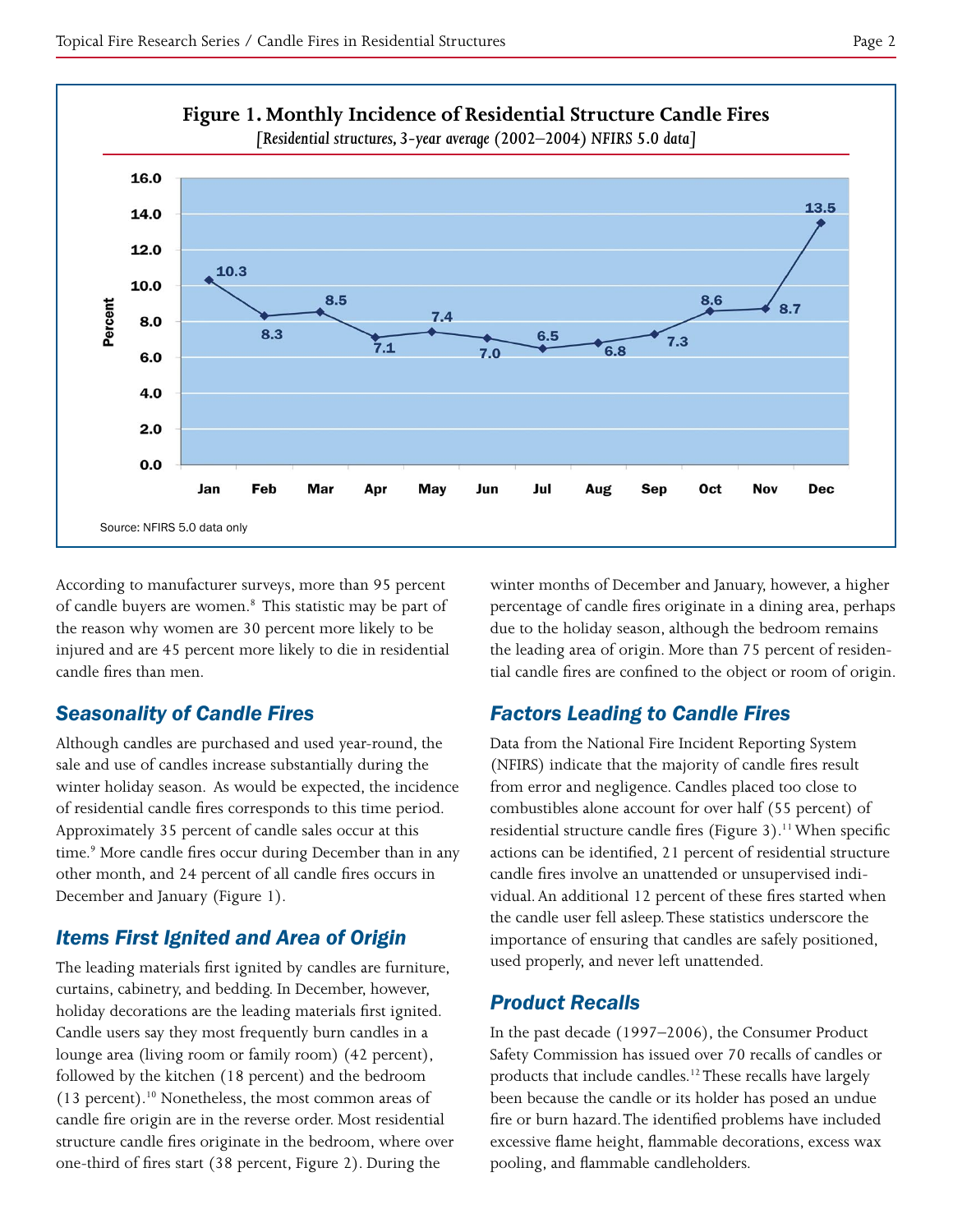

## *Examples*

Recent examples of fires caused by candles:

- February 2004: Five people escaped from a burning home, one with burns to 50 percent of his body. The candle fire was started when a child fell asleep with a candle still burning in his room.<sup>13</sup>
- January 2006: A mother and her two preteen daughters were treated for smoke inhalation resulting from a fire in their home. The fire occurred just after 6 p.m. in a second floor bedroom. The two girls were napping in their bedrooms, when it is suspected that a candle ignited combustible materials in one of the rooms.14
- February 2006: Fire investigators said an unattended candle caused a devastating house fire. Firefighters responded to a fully-involved fire. The residents—a couple and three teenagers—were not home at the time of the blaze. Investigators said the candle could have burned for hours before igniting nearby materials and causing the blaze.<sup>15</sup> ■

## *Conclusion*

Candles have been a part of our lives for centuries, providing both light and decoration. Although their everyday use for light has been replaced, candles are used during power outages, for religious ceremonies, special occasions, and for decorative purposes. Given the proper conditions, the open flame of a candle poses a risk of fire. Product safety requirements help reduce candle fires but cannot eliminate their occurrences without help from candle users themselves. Common sense and caution must accompany the use of candles.

The Massachusetts State Fire Marshal has developed a program called "Candle Circle of Safety."16 Their sound recommendations:

- Burn candles inside a 1-foot circle of safety, free of anything that can ignite.
- Extinguish candles after use.
- Keep candles out of the reach of children and pets.
- Use a sturdy metal, glass, or ceramic candleholder.
- Never leave a burning candle unattended.

Additional candle usage tips and safety recommendations are available from the National Candle Association.<sup>17</sup>

*To request additional information or comment on this report, visit*  http://www.usfa.dhs.gov/applications/feedback/